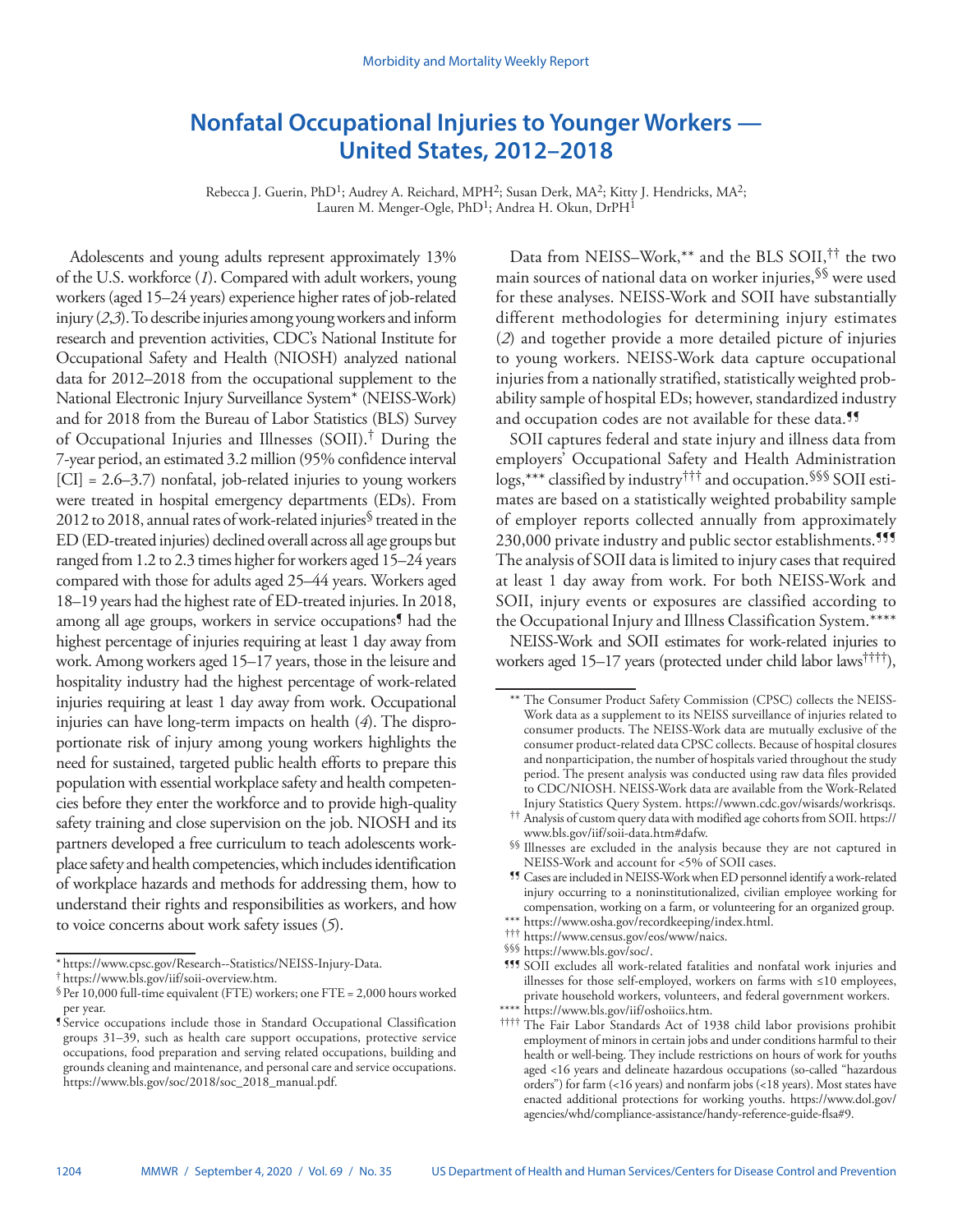18–19 years, and 20–24 years were compared with estimates for workers aged 25–44 years.§§§§ NEISS-Work data were analyzed for the years 2012–2018 and the U.S. Census Bureau's Current Population Survey<sup>9999</sup> labor force denominator estimates were used to calculate annual rates (*1*). Average 7-year rates were calculated by dividing the sum of the yearly numerator estimates by the sum of the yearly denominator estimates. Variances of the estimates were pooled to calculate 95% CIs.\*\*\*\*\* BLS source data in SOII are not formulated for the customized age groups used in this analysis to allow for rate calculations and aggregate counts across years; therefore, only the most current year of data (2018) were included in the analysis. For SOII, relative standard errors were converted to 95% CIs.††††† Because of missing race/ethnicity data (approximately 32% in NEISS-Work and 45% in SOII), injuries by race/ethnicity were not examined. Analyses were conducted using SAS statistical software (version 9.4; SAS Institute).

During 2012–2018, an estimated 12 million (95% CI = 9.7–14.2) occupational injuries to workers aged 15–44 years were treated in EDs with an average annual rate of 215 injuries per 10,000 full-time equivalent (FTE) workers (95% CI = 177–254). During the 7-year period, an estimated  $3.2$  million (95% CI = 2.6–3.7) nonfatal, job-related injuries to workers aged 15–24 years were treated in hospital emergency departments (Table 1). The highest injury rate (404 per 10,000 FTE) occurred among workers aged 18–19 years. Within each of the four age categories, the rate of injury was 1.4 to 1.5 times higher among males than among females (Table 1). Annual rates of injuries among young workers aged 15–24 years were 1.2–2.3 times higher than those for workers aged 25–44 years (Figure).

Contact with objects and equipment was the leading cause of occupational ED-treated injuries among all age groups examined, with rates of injuries ranging from 64 per 10,000 FTE among workers aged 25–44 years to 182 per 10,000 FTE among workers aged 18–19 years (Table 1). Lacerations and punctures were the most common type of ED-treated injuries reported among workers aged <25 years, with injury rates ranging from 66 to 99 per 10,000 FTE, whereas strains and sprains were most common among workers aged 25–44 years (injury rate of 47 per 10,000 FTE).

Analyses of SOII data indicate that in 2018, contact with objects or equipment was the leading cause of injury requiring at least 1 day away from work among workers aged 15–17 years (49%), 18–19 years (44%), and 20–24 years (34%), and the leading cause of such injuries among workers aged 25–44 years

was overexertion (32%) (Table 2). Among workers aged 15–17 years, those in the leisure and hospitality industry had the highest percentage of work-related injuries requiring at least 1 day away from work (56% of injuries within this age group), with most of these injuries occurring among workers in the accommodation and food services subsector (48% of injuries within this age group). Among workers in age groups 18–19, 20–24, and 25–44 years, those in the trade, transportation, and utilities industry had the highest percentages of injuries requiring at least 1 day away from work, with the largest portions of these injuries occurring among workers in the retail trade subsector. Across all age groups, workers in service occupations had the highest percentages of injuries requiring at least 1 day away from work, including 66% among workers aged 15–17 years.

## **Discussion**

Despite a decline in overall ED-treated injury rates from 2012 to 2018, workers aged 15–24 years experienced higher rates of injury than did workers aged 25–44 years. Consistent with previous analyses (*3*), the highest rate of ED-treated injury occurred among workers aged 18–19 years.

Despite progress toward reducing injury rates among workers aged 15–24 years,§§§§§ workers in this age group continue to experience a disproportionately high rate of occupational injury when compared with adults (aged 25–44 years). As reported previously (*3*), within all age groups, higher rates of ED-treated injuries occurred among males than among females. Given that approximately one half of workers aged 15–17 years with a reported injury were employed in the leisure and hospitality industry and that most of these injuries occurred in accommodation and food services, preventive interventions targeting employers in this industry and subsector could reduce workrelated injuries among young workers.

The disparity in the number of injuries among young workers has been reported in other countries (*6*,*7*). Evidence suggests that contributors to increased injury risk among younger workers include the following: workplace hazards associated with young worker jobs; violations of child labor laws; fast pace of work; minority status; and lack of skills, experience, supervision, and high-quality safety training. Young workers might be less likely to recognize workplace hazards, voice safety concerns, and be aware of their legal protections (*3*,*6*–*8*).

The findings in this report are subject to at least three limitations. First, NEISS-Work data include only workers treated in EDs and not in other health care settings (*3*), and unpublished

<sup>§§§§</sup> Limiting the analysis to workers aged 25–44 years allows a rate comparison with workers who more closely resemble young persons in terms of physical health status.

<sup>¶¶¶¶</sup> <https://www.census.gov/programs-surveys/cps.html>.

<sup>†††††</sup> The Current Population Survey is collected by the U.S. Census Bureau for the Bureau of Labor Statistics. [https://www.bls.gov/iif/osh\\_rse.htm.](https://www.bls.gov/iif/osh_rse.htm)

<sup>§§§§§</sup>Healthy People 2020 occupational safety and health objective OSH-2.3: reduce work-related injuries among adolescent workers (aged 15–19 years). [https://www.healthypeople.gov/2020/topics-objectives/topic/occupational](https://www.healthypeople.gov/2020/topics-objectives/topic/occupational-safety-and-health/objectives)[safety-and-health/objectives](https://www.healthypeople.gov/2020/topics-objectives/topic/occupational-safety-and-health/objectives).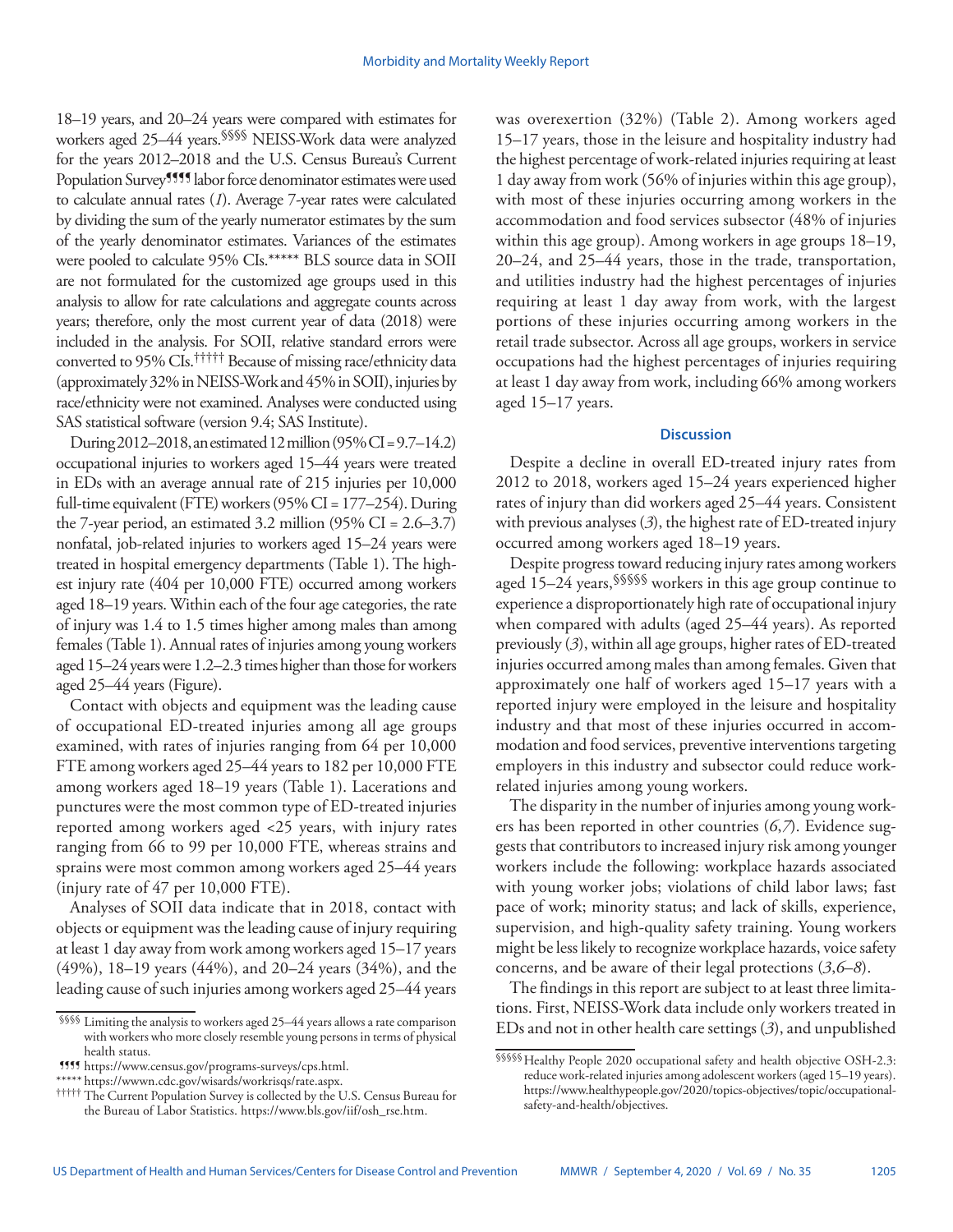|                                                         | Age group of worker, yrs |                                |                              |                                |                                   |                                |                             |                                |  |  |  |  |
|---------------------------------------------------------|--------------------------|--------------------------------|------------------------------|--------------------------------|-----------------------------------|--------------------------------|-----------------------------|--------------------------------|--|--|--|--|
|                                                         | $15 - 17$                |                                |                              | $18 - 19$                      | $20 - 24$                         |                                | $25 - 44$ <sup>†</sup>      |                                |  |  |  |  |
| Characteristic                                          | NE x1,000<br>(95% CI)    | Rate per<br>10,000<br>(95% CI) | NE x1,000<br>(95% CI)        | Rate per<br>10,000<br>(95% CI) | NE x1,000<br>(95% CI)             | Rate per<br>10,000<br>(95% CI) | NE x1,000<br>(95% CI)       | Rate per<br>10,000<br>(95% CI) |  |  |  |  |
| <b>Total</b>                                            | 164<br>$(131 - 197)$     | 281<br>$(223 - 339)$           | 600<br>$(484 - 716)$         | 404<br>$(325 - 482)$           | 2,409<br>$(1,980 - 2,838)$        | 287<br>$(236 - 337)$           | 8,856<br>$(7,228 - 10,484)$ | 195<br>$(160 - 230)$           |  |  |  |  |
| Sex                                                     |                          |                                |                              |                                |                                   |                                |                             |                                |  |  |  |  |
| Male                                                    |                          | 97 (76-118) 326 (249-404)      | 370 (296-444)                | 469 (372–567)                  | 1,538 (1,258-1,818) 338 (277-398) |                                | 5,947 (4,835-7,060)         | 229 (187-270)                  |  |  |  |  |
| Female                                                  |                          | 67 (53-81) 234 (181-288)       | 230 (185-275)                | 330 (262-397)                  | 871 (714-1,029) 226 (186-267)     |                                | 2,908 (2,366-3,451)         | 150 (123-178)                  |  |  |  |  |
| Type of injury <sup>§</sup>                             |                          |                                |                              |                                |                                   |                                |                             |                                |  |  |  |  |
| Laceration/Puncture                                     | 47 (36-59)               | $81(61-102)$                   | 146 (115-178)                | 99 (78-119)                    | 555 (445-665)                     | 66 (53-79)                     | 1,608 (1,290-1,927)         | $35(29-42)$                    |  |  |  |  |
| Strain/Sprain                                           | $28(22-33)$              | $47(38 - 57)$                  | 112 (84-140)                 | 75 (57-94)                     | 483 (372-594)                     | 57 (44 - 70)                   | 2,119 (1,588-2,650)         | 47 (35 - 58)                   |  |  |  |  |
| Contusion/Abrasion/<br>Crushing                         | $20(15-24)$              | $34(26-42)$                    | 86 (66-106)                  | 58 (44-71)                     | 362 (289-435)                     | $43(35-52)$                    | 1,245 (986-1,505)           | $27(22-33)$                    |  |  |  |  |
| Dislocation/Fracture                                    | $11(7-14)$               | $18(12-24)$                    | $32(24-39)$                  | $21(16-26)$                    | 120 (95-145)                      | $14(11-17)$                    | 526 (440-613)               | $12(10-13)$                    |  |  |  |  |
| Other/Not stated                                        | 59 (44 - 74)             | $101(75 - 127)$                | 224 (178-271)                | 151 (120-182)                  | 889 (716-1.061)                   | 106 (86-126)                   | 3,357 (2,678-4,035)         | 74 (59-89)                     |  |  |  |  |
| Event or exposure <sup>¶</sup>                          |                          |                                |                              |                                |                                   |                                |                             |                                |  |  |  |  |
| Contact with objects/<br>equipment                      | 73 (56-91)               | 125 (95-156)                   | 270 (214-326)                | 182 (144-219)                  | 985 (796-1,174)                   | 117 (95-139)                   | 2,888 (2,361-3,415)         | $64(52 - 75)$                  |  |  |  |  |
| Overexertion/Bodily<br>reaction                         | $27(21-33)$              |                                | 46 (35 - 56) 137 (103 - 171) | $92(69 - 115)$                 | 595 (469-720)                     | $71(56 - 85)$                  | 2,618 (2,034-3,202)         | 58 (45 - 70)                   |  |  |  |  |
| <b>Exposure to harmful</b><br>substance/<br>environment | $24(17-31)$              | $41(29 - 53)$                  | 73 (56-89)                   | 49 (38-60)                     | 294 (234-354)                     | $35(28-42)$                    | 985 (763-1,207)             | $22(17-27)$                    |  |  |  |  |
| Fall/Slip/Trip                                          | $22(17-28)$              | 38 (29-48)                     | $67(50-83)$                  | $45(34 - 56)$                  | 260 (207-312)                     | $31(25-37)$                    | 1,126 (915-1,336)           | $25(20-29)$                    |  |  |  |  |
| Violence/Other injuries<br>by persons or animals        | $12(9-15)$               | $20(15-25)$                    | $35(27-44)$                  | $24(18-30)$                    | 194 (150-237)                     | $23(18-28)$                    | 840 (626-1,054)             | $19(14-23)$                    |  |  |  |  |
| Other events                                            | $6(3-9)$                 | $10(6-15)$                     | 19 (14 - 24)                 | $13(9-16)$                     | 82 (69-95)                        | $10(8-11)$                     | 399 (333-465)               | $9(7-10)$                      |  |  |  |  |

**TABLE 1. National estimates and rates\* for nonfatal occupational injuries treated in U.S. hospital emergency departments, by selected patient characteristics — National Electronic Injury Surveillance System occupational supplement, United States, 2012–2018**

Abbreviations: CI = confidence interval; FTE = full-time equivalent; NE = national estimate.

\* Nonfatal injury rates are per 10,000 FTE workers; one FTE = 2,000 hours worked/year. U.S. Census Bureau's Current Population Survey labor force denominator estimates were used to calculate rates.

† Analysis limited to workers aged 25–44 years to allow a rate comparison with workers who more closely resemble young workers in terms of physical health status. § Type of injury is defined by the nature of the most severe injury as described by attending physician or other medical staff.

¶ Event or exposure is defined by the Bureau of Labor Statistics as the way in which the injury was produced or inflicted.

SOII data used for analysis capture only those injuries serious enough to require at least 1 day away from work. Thus, both national data sources represent an undercount of the actual prevalence of work-related nonfatal injuries. Second, the two data sources differ substantially in their estimates and methodologies (*1*), and therefore might be considered complementary, but not comparable. Finally, the inability to calculate rates for injuries requiring at least 1 day away from work for the customized age groups analyzed limits characterization of the true magnitude of the work-related injury problem.

A comprehensive, public health strategy is needed for protecting young workers. Employers are responsible for maintaining safe and healthy workplaces, which includes complying with safety, health, and child labor laws; closely supervising young workers; and delivering job-specific safety training. Schools can be a primary venue for providing foundational workplace safety education to youths. NIOSH and its partners developed and evaluated a free curriculum, Talking Safety (*5*,*9*), to teach adolescents workplace safety and health competencies, including identification of workplace hazards and methods for

#### **Summary**

What is already known about this topic?

Young workers (aged 15–24 years) experience higher rates of job-related injury than do adult workers (aged 25–44 years).

#### What is added by this report?

During 2012–2018, an estimated 3.2 million nonfatal injuries to young workers were treated in hospital emergency departments, with the highest rates among workers aged 18–19 years. Data from 2018 indicate that the leisure and hospitality industry contributed the highest percentage of injuries to workers aged 15–17 years requiring at least 1 day away from work.

What are the implications for public health practice?

A comprehensive, public health strategy for protecting young workers requires designing and maintaining safer worksites, legislation and enforcement, and education and training.

addressing them, how to understand their rights and responsibilities as workers, and how to voice concerns about worker safety issues. Talking Safety has been demonstrated to be effective at educating adolescents on foundational workplace safety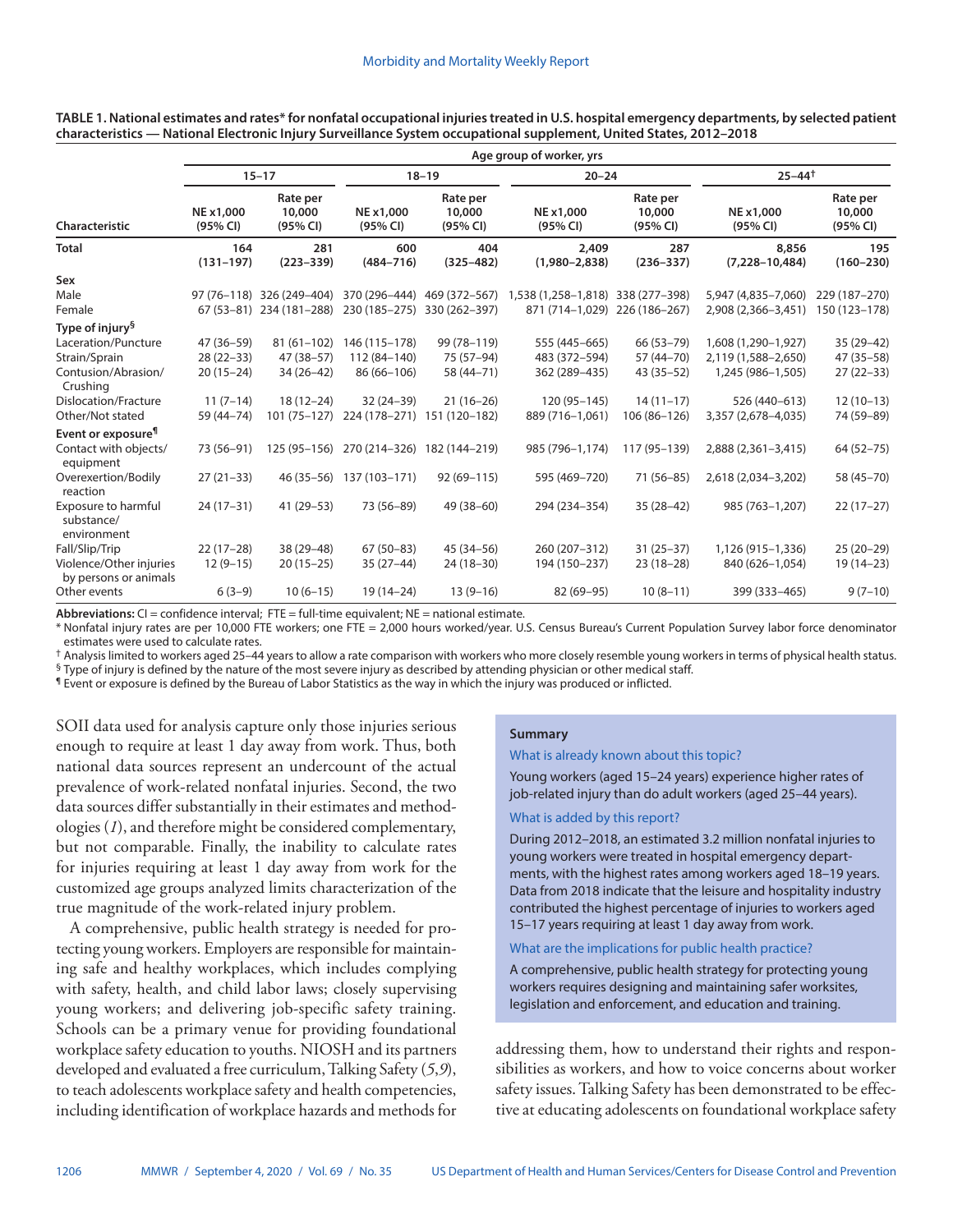



**Abbreviation:** FTE = full time equivalent.

\* Nonfatal injury rates are per 10,000 FTE workers; one FTE = 2,000 hours worked/year. U.S. Census Bureau's Current Population Survey labor force denominator estimates were used to calculate rates.

† With 95% confidence intervals indicated by error bars.

competencies, and research provides support for using this curriculum to prepare the future workforce for safe and healthy employment (*9*,*10*). State and federal agencies that perform critical enforcement activities can also promote workplace safety as an essential element of job preparation initiatives. Parents and health care providers can discuss workplace safety topics with their children and patients. Local, state, and federal injury and illness surveillance systems must also provide more comprehensive reporting of the magnitude of injuries to young workers (*2*) to inform development and implementation of evidence-based prevention strategies.

## **Acknowledgments**

Susan Pollack, Pediatric and Adolescent Injury Prevention Program, Kentucky Injury Prevention and Research Center, Lexington, Kentucky; Beatriz Pazos, Young Worker Injury Surveillance and Prevention Project, Massachusetts Department of Public Health.

Corresponding author: Rebecca J. Guerin, [rguerin@cdc.gov,](mailto:rguerin@cdc.gov) 513-533-8435.

All authors have completed and submitted the International Committee of Medical Journal Editors form for disclosure of potential conflicts of interest. No potential conflicts of interest were disclosed.

<sup>&</sup>lt;sup>1</sup>Division of Science Integration, National Institute for Occupational Safety and Health, CDC; 2Division of Safety Research, National Institute for Occupational Safety and Health, CDC.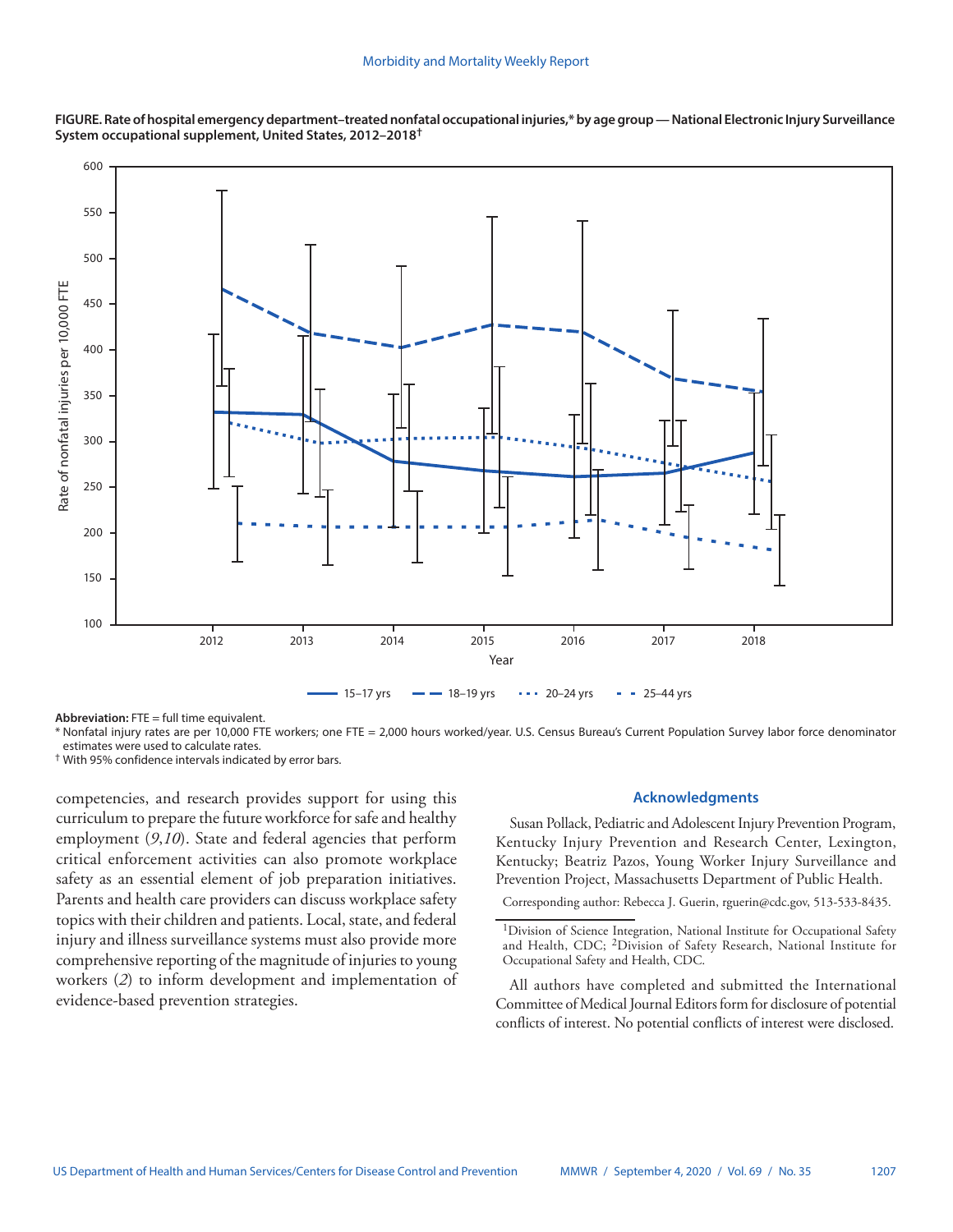| TABLE 2. National estimates*and percentages <sup>†</sup> of total injuries requiring ≥1 day away from work, <sup>§</sup> by age group and selected characteristics— |  |
|---------------------------------------------------------------------------------------------------------------------------------------------------------------------|--|
| Survey of Occupational Injuries and Illnesses, <sup>¶</sup> United States, 2018**                                                                                   |  |

|                                                | Age group of worker, yrs |                |                        |      |                        |                |                           |                |  |
|------------------------------------------------|--------------------------|----------------|------------------------|------|------------------------|----------------|---------------------------|----------------|--|
|                                                | $15 - 17$                |                | $18 - 19$              |      | $20 - 24$              |                | $25 - 44$ <sup>++</sup>   |                |  |
| Characteristic                                 | NE (95% CI)              | $\frac{0}{0}$  | NE (95% CI)            | $\%$ | NE (95% CI)            | $\frac{0}{0}$  | NE (95% CI)               | $\frac{0}{0}$  |  |
| <b>Total</b>                                   | 5,830 (5,510-6,150)      | 100            | 21,630 (20,952-22,308) | 100  | 97,050 (95,148-98,952) | 100            | 461,770 (454,529-469,011) | 100            |  |
| Sex                                            |                          |                |                        |      |                        |                |                           |                |  |
| Male                                           | 3,020 (2,795-3,245)      | 52             | 13,640 (13,132-14,148) | 63   | 60,620 (59,313-61,927) | 63             | 287,480 (282,409-292,551) | 62             |  |
| Female                                         | 2,800 (2,586-3,014)      | 48             | 7,990 (7,614-8,366)    | 37   | 36,250 (35,326-37,174) | 37             | 172,350 (169,310-175,390) | 37             |  |
| Industry                                       |                          |                |                        |      |                        |                |                           |                |  |
| Leisure and hospitality                        | 3,270 (2,956-3,584)      | 56             | 4,310 (3,938-4,682)    | 20   | 13,520 (12,672-14,368) | 14             | 36,700 (34,758-38,642)    | 8              |  |
| Accommodation and food<br>services             | 2,780 (2,469-3,091)      | 48             | 3,600 (3,240-3,960)    | 17   | 11,480 (10,670-12,290) | 12             | 30,900 (29,083-32,717)    | $\overline{7}$ |  |
| Trade, transportation<br>and utilities         | 1,000 (878-1,122)        | 17             | 7,450 (7,070-7,830)    | 34   | 29,770 (28,778-30,762) | 31             | 111,830 (108,761-114,899) | 24             |  |
| Retail trade                                   | 940 (817-1.063)          | 16             | 4,870 (4,545-5,195)    | 23   | 16,420 (15,615-17,225) | 17             | 46,600 (44,591-48,609)    | 10             |  |
| <b>Educational and</b><br>health services      | 290 (238-342)            | 5              | 2,150 (2,003-2,297)    | 10   | 13,210 (12,770-13,650) | 14             | 68,160 (66,557-69,763)    | 15             |  |
| Health care and social<br>assistance           | 220 (175-265)            | 4              | 1,840 (1,703-1,977)    | 9    | 12,230 (11,799-12,661) | 13             | 63,320 (61,707-64,933)    | 14             |  |
| Manufacturing                                  | 70 (44-96)               | $\mathbf{1}$   | 2,090 (1,938-2,242)    | 10   | 9,220 (8,841-9,599)    | 10             | 48,640 (47,305-49,975)    | 11             |  |
| Construction                                   |                          | 0              | 1,740 (1,467-2,013)    | 8    | 7,700 (7,006-8,394)    | 8              | 37,990 (35,458-40,522)    | 8              |  |
| Professional and<br>business services          | 350 (255-445)            | 6              | 650 (516-784)          | 3    | 7,250 (6,596-7,904)    | 8              | 27,220 (25,193-29,247)    | 6              |  |
| Other services except<br>public administration | 320 (185-455)            | 5              | 1,280 (966-1,594)      | 6    | 2,730 (2,190-3,270)    | 3              | 9,680 (8,124-11,236)      | $\overline{2}$ |  |
| Occupation                                     |                          |                |                        |      |                        |                |                           |                |  |
| Service                                        | 3,870 (3,620-4,120)      | 66             | 8,180 (7,795-8,565)    | 38   | 30,570 (29,731-31,409) | 31             | 141,840 (139,338-144,342) | 31             |  |
| Transportation and<br>material moving          | 500 (411-589)            | 9              | 4,050 (3,788-4,312)    | 19   | 15,840 (15,281-16,399) | 16             | 78,970 (77,267-80,673)    | 17             |  |
| Sales and related                              | 460 (374-546)            | 8              | 2,090 (1,906-2,274)    | 10   | 7,430 (7,066-7,794)    | 8              | 20,750 (20,099-21,401)    | 4              |  |
| Office and administrative<br>support           | 210 (153-267)            | 4              | 1,210 (1,070-1,350)    | 6    | 7,140 (6,790-7,490)    | $\overline{7}$ | 27,840 (27,076-28,604)    | 6              |  |
| Production                                     | $20(1-39)$               | 0              | 2,040 (1,860-2,220)    | 9    | 7,970 (7,595-8,345)    | 8              | 41,690 (40,628-42,752)    | 9              |  |
| Construction and extraction                    | $20(4-36)$               | $\mathbf 0$    | 1,820 (1,649-1,991)    | 8    | 8,110 (7,729-8,491)    | 8              | 38,900 (37,909-39,891)    | 8              |  |
| Installation, maintenance,<br>and repair       | $100(61-139)$            | $\overline{2}$ | 810 (697-923)          | 4    | 7,570 (7,199-7,941)    | 8              | 36,350 (35,424-37,276)    | 8              |  |
| Healthcare practitioners<br>and technical      | $60(28-92)$              | $\mathbf{1}$   | 240 (178-302)          | 1    | 4,230 (3,965-4,495)    | 4              | 27,710 (26,950-28,470)    | 6              |  |

See table footnotes on the next page.

# **References**

- 1. National Institute for Occupational Safety and Health. The Employed Labor Force Query System. Morgantown, WV: US Department of Health and Human Services, CDC, National Institute for Occupational Safety and Health; 2020.<https://wwwn.cdc.gov/Wisards/cps/default.aspx>
- 2. US Government Accountability Office. Working children: federal inquiry data and compliance strategies could be strengthened. Washington, DC: US Government Accountability Office; 2018. [https://www.gao.gov/](https://www.gao.gov/products/GAO-19-26) [products/GAO-19-26](https://www.gao.gov/products/GAO-19-26)
- 3. CDC. Occupational injuries and deaths among younger workers—United States, 1998–2007. MMWR Morb Mortal Wkly Rep 2010;59:449–55.
- 4. Koehoorn M, Breslin FC, Xu F. Investigating the longer-term health consequences of work-related injuries among youth. J Adolesc Health 2008;43:466–73. <https://doi.org/10.1016/j.jadohealth.2008.04.012>
- 5. National Institute for Occupational Safety and Health. Talking safety: teaching young workers about job safety and health. Cincinnati, OH: US Department of Health and Human Services, CDC, National Institute for Occupational Safety and Health; 2020. [https://www.cdc.gov/niosh/](https://www.cdc.gov/niosh/talkingsafety/) [talkingsafety/](https://www.cdc.gov/niosh/talkingsafety/)
- 6. Hanvold TN, Kines P, Nykänen M, et al. Occupational safety and health among young workers in the Nordic countries: a systematic literature review. Saf Health Work 2019;10:3–20. [https://doi.org/10.1016/j.](https://doi.org/10.1016/j.shaw.2018.12.003) [shaw.2018.12.003](https://doi.org/10.1016/j.shaw.2018.12.003)
- 7. Breslin FC, Smith P. Age-related differences in work injuries: a multivariate, population-based study. Am J Ind Med 2005;48:50–6. <https://doi.org/10.1002/ajim.20185>
- 8. Rauscher KJ, Runyan CW, Schulman MD, Bowling JM. US child labor violations in the retail and service industries: findings from a national survey of working adolescents. Am J Public Health 2008;98:1693–9. <https://doi.org/10.2105/AJPH.2007.122853>
- 9. Guerin RJ, Okun AH, Barile JP, Emshoff JG, Ediger MD, Baker DS. Preparing teens to stay safe and healthy on the job: a multilevel evaluation of the Talking Safety [cu](https://www.ncbi.nlm.nih.gov/entrez/query.fcgi?cmd=Retrieve&db=PubMed&list_uids=30904978&dopt=Abstract)rriculum for middle schools and high schools. Prev Sci 2019;20:510–20. <https://doi.org/10.1007/s11121-019-01008-2>
- 10. Guerin RJ, Castillo D, Hendricks KJ, Howard J, Piacentino J, Okun AH. Preparing the future workforce for safe and healthy employment. Am J Public Health 2020;110:69–71. [https://doi.org/10.2105/](https://doi.org/10.2105/AJPH.2019.305393) [AJPH.2019.305393](https://doi.org/10.2105/AJPH.2019.305393)